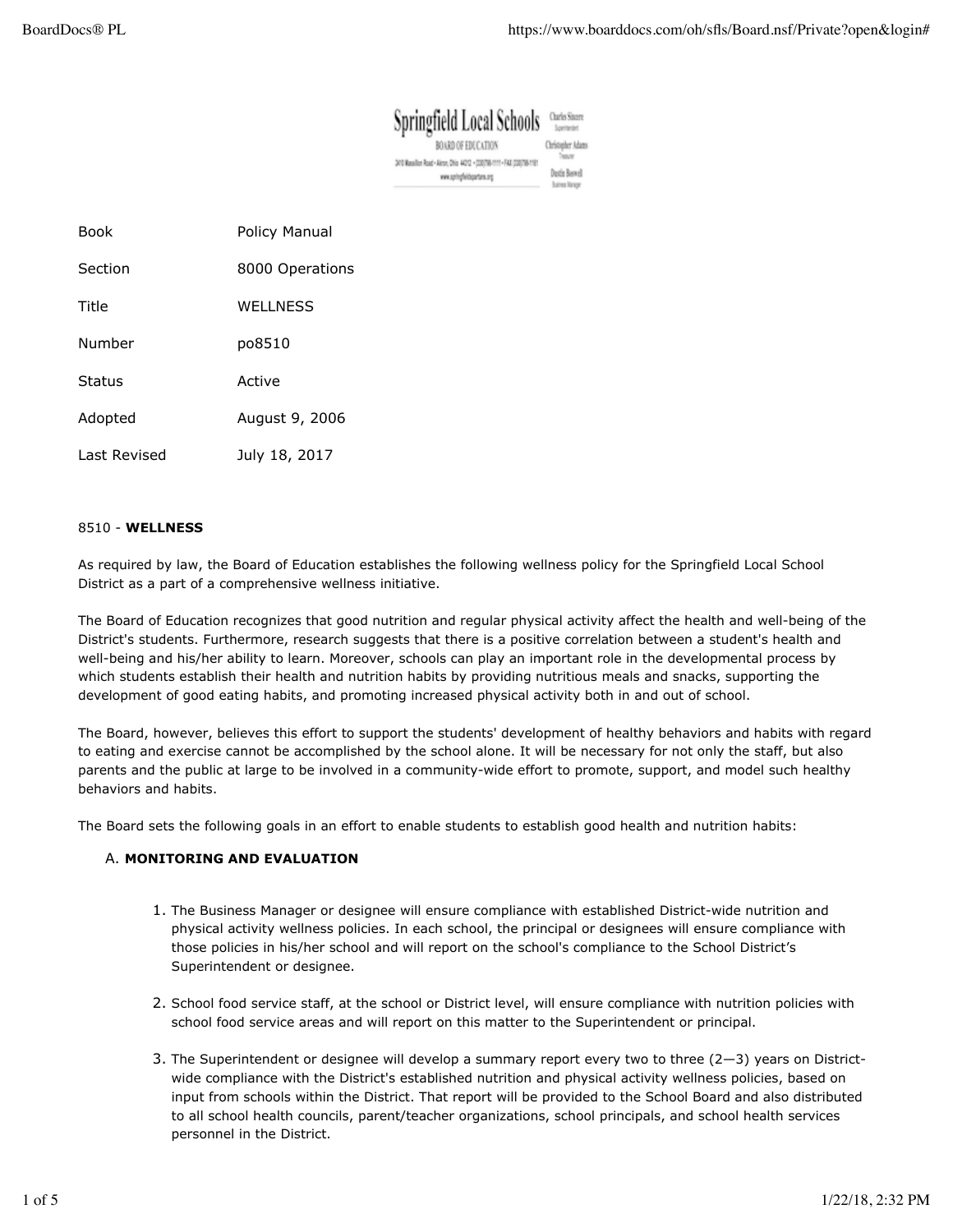- 4. As part of the review: The School District will review our nutrition and physical activities policies provision of an environment that supports healthy eating and physical activity; and nutrition and physical education policies and program elements. The District, and individual schools within the District, will, as necessary, revise the wellness policies and develop work plans to facilitate their implementation. Nutrition guidelines will be reviewed after two (2) years with the intent to increase the percentage of foods available meeting USDA Dietary Guidelines.
- 5. The School District and/or individual schools within the District will create and strengthen or work within existing School Health Councils to implement; monitor, review and as necessary revise school nutrition and physical activity policies. The council should consist of a group of individuals representing the school and community, and should include parents, students, and representatives of the school food authority, members of the School Board, school administrators, teachers, health professionals, and members of the public.
- Springfield Local School District highly values the health and well- being of every staff member and will plan 6. and implement activities and policies that support personal efforts by staff to maintain a healthy lifestyle.

# **GOALS FOR NUTRITION EDUCATION** B.

- 1. Nutrition education shall be included in the sequential, comprehensive Health curriculum in accordance with the curriculum standards and benchmarks established by the State, and shall be age-appropriate, culturally relevant, and behavior focused.
- 2. Nutrition education shall include opportunities for appropriate student projects related to nutrition.
- 3. Nutrition education posters will be displayed in the cafeteria.
- 4. Nutrition education shall extend beyond the school by engaging and involving families and the community.
- 5. Nutrition education shall reinforce lifelong balance by emphasizing the link between caloric intake (eating) and exercise in ways that are age-appropriate.
- 6. The District shall provide information to parents that is designed to encourage them to reinforce at home the standards and benchmarks being taught in the classroom such as a webpage and newsletters.

### **GOALS FOR PHYSICAL ACTIVITY** C.

- 1. A sequential, comprehensive physical education program shall be provided for students in K-12 in accordance with the National Standards.
- 2. Planned instruction in physical education shall promote participation in physical activity outside the regular school day.
- 3. The physical education curriculum shall provide sequential instruction related to the knowledge, attitudes, and skills necessary to participate in lifelong, health-enhancing physical activity.
- 4. The sequential, comprehensive physical education curriculum shall stress the importance of remaining physically active for life.
- 5. The K-12 program shall include instruction in physical education as well as opportunities to participate in competitive and non- competitive team sports to encourage lifelong physical activity.
- 6. Planned instruction in physical education shall require students to be engaged in moderate to vigorous physical activity for at least fifty percent (50%) of scheduled class time.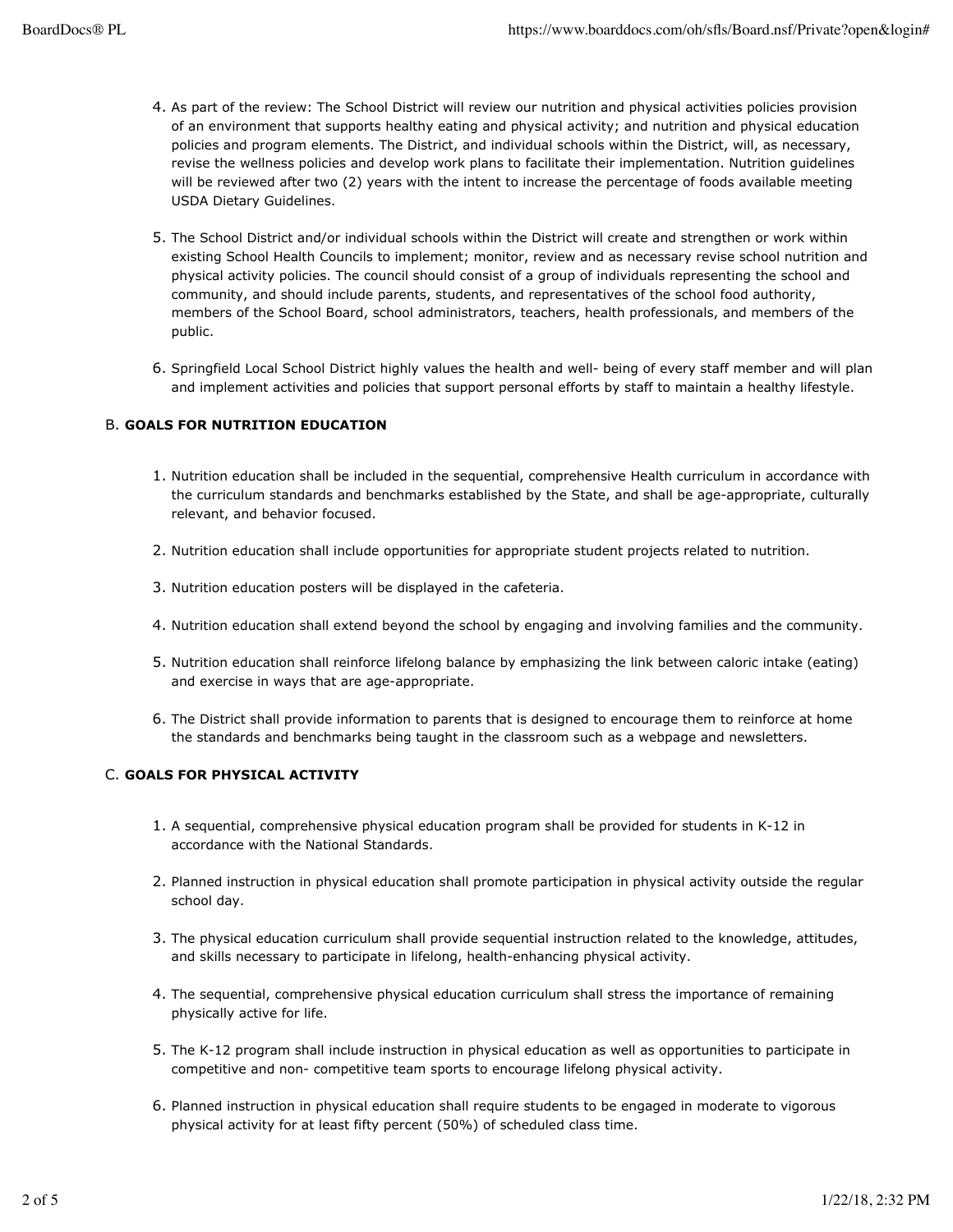- 7. Planned instruction in physical education shall meet the needs of all students, including those who are not athletically gifted.
- 8. Planned instruction in physical education shall be presented in an environment free of embarrassment, humiliation, shaming, taunting, bullying or harassment of any kind.
- 9. On an annual basis, physical education teachers shall review and affirm receipt of the Ohio Department of Health's concussion information sheet.
- 10. Physical Education teachers shall remove from class participation any student who exhibits signs, symptoms, or behaviors consistent with having sustained a concussion or head injury. The Principal and/or teacher shall notify parents or guardians about the possible concussion or head injury.
- 11. Any student who has been removed from physical education class participation because s/he has exhibited signs, symptoms, or behaviors consistent with having sustained a concussion or head injury shall not be permitted to return to physical education class until the student's condition is assessed by a physician, and the physician gives the student written clearance that it is safe to return to class.
- 12. Physical activity shall not be employed as a form of discipline or punishment.

## **SPECIFIC GOALS FOR OTHER SCHOOL-BASED ACTIVITIES DESIGNED TO PROMOTE STUDENT** D. **WELLNESS**

- 1. The schools shall provide at least twenty (20) minutes daily for students to eat.
- 2. The school shall provide attractive, clean environments in which the students eat.
- 3. The schools may provide opportunities for staff, parents, and other community members to model healthy eating habits by dining with students in the school dining areas.
- E. With regard to nutrition promotion, any foods and beverages marketed or promoted to students on the school campus, during the school day, will meet or exceed the USDA Smart Snacks in School nutrition standards.

Additionally, the District shall:

- 1. encourage students to increase their consumption of healthful foods during the school day;
- 2. create an environment that reinforces the development of healthy eating habits, including offering the following healthy foods:
	- a. a variety of fresh produce to include those prepared without added fats, sugars, refined sugars, and sodium;
	- b. a variety of vegetables daily to include specific subgroups as defined by dark green, red/orange, legumes, and starchy;
	- c. require students to select a fruit or vegetable as part of a complete reimbursable meal.
- F. All foods available to students in the dining area during the school food service hours shall comply with the current USDA Dietary Guidelines for Americans, including competitive foods available to student a la carte or from vending machines.
- G. The school food service program may involve students, parents, staff, and school officials in the selection of competitive food items to be sold in the schools.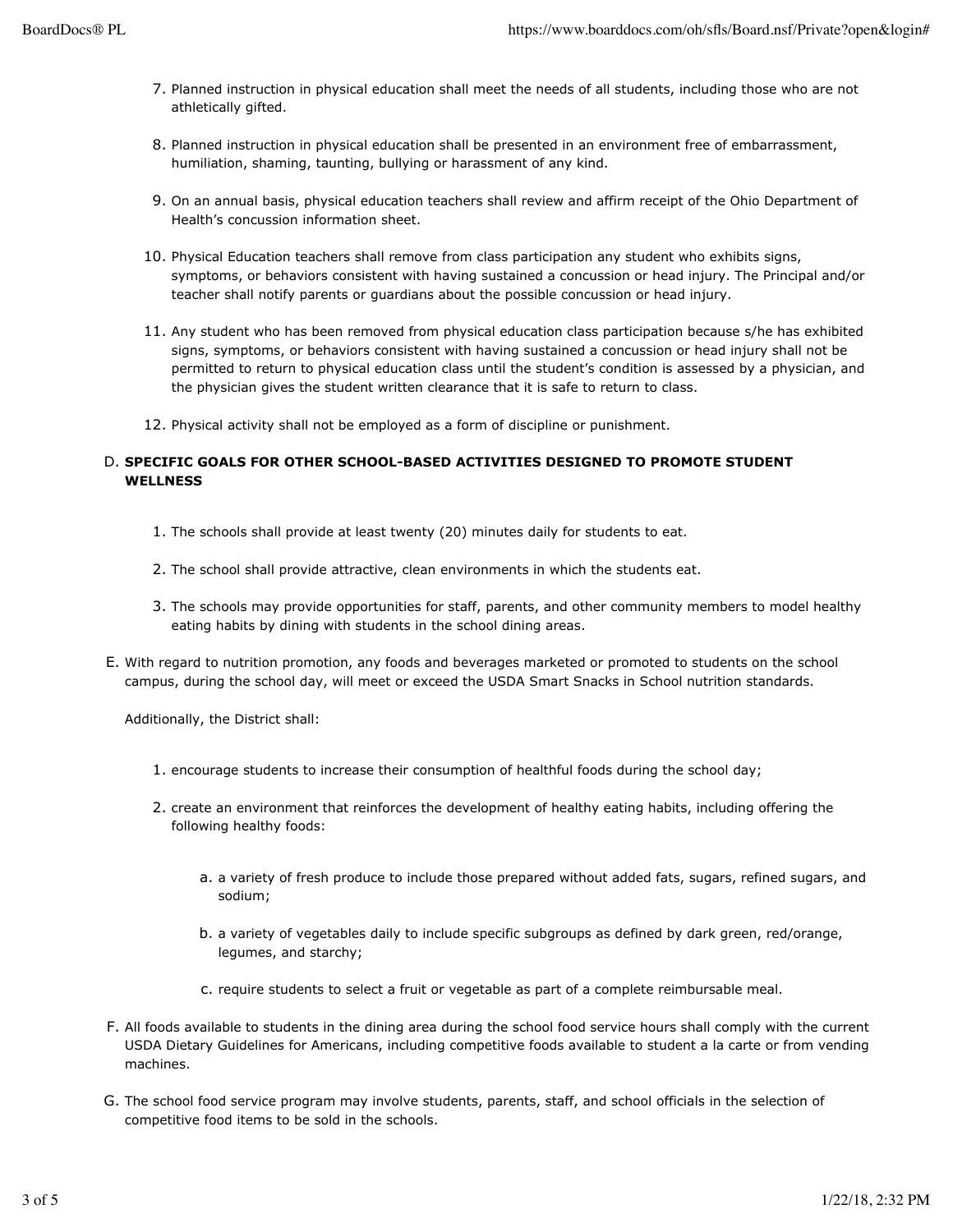- Nutrition information for competitive foods available during the school day shall be readily available near the point H. of purchase.
- I. All foods available to students in District programs, other than the food service program, shall be served with consideration for promoting student health and well-being.
- All food service personnel shall receive pre-service training in food service operations and continuing professional J. development shall be provided.
- K. In accordance with Policy 8500, entitled Food Service, the food service program shall comply with Federal and State regulations pertaining to the selection, preparation, consumption, and disposal of food and beverages, including but not limited to the USDA Dietary Guidelines for Americans and the USDA Smart Snacks in School nutrition standards, as well as to the fiscal management of the program.
- L. As set forth in Policy 8531, entitled Free and Reduced Price Meals, the guidelines for reimbursable school meals are not less restrictive than the guidelines issued by the U.S. Department of Agriculture (USDA).

The sale of foods of minimal nutritional value in the food service area during the lunch period is prohibited.

- M. The sale of foods and beverages to students that do not meet the USDA Dietary Guidelines for Americans and the USDA Smart Snacks in School nutrition standards to be consumed on the school campus during the school day is prohibited.
- All food items and beverages available for sale to students for consumption on the school campus (any area of N. property under the jurisdiction of the school that is accessible to students during the school day) between midnight and thirty (30) minutes after the close of the regular school day shall comply with the current USDA Dietary Guidelines for Americans and the USDA Smart Snacks in School nutrition standards, including, but not limited to, competitive foods that are available to students a la carte or as entrees in the dining area (except entree items that were offered on the National School Lunch Program (NSLP) or School Breakfast Program (SBP) menu on the day of and the day after they are offered on the NSLP or SBP menu), as well as food items and beverages from vending machines, from school stores, or as fund-raisers, including those operated by student clubs and organizations, parent groups, or boosters clubs.
- O. All foods offered on the school campus during the school day shall comply with the current USDA Dietary Guidelines for Americans, including competitive foods that are available to students a la carte in the dining area, as classroom snacks, from vending machines.
- P. All food and beverages that are provided, other than through sale, on the school campus during the school day (which may include for classroom parties and at holiday celebrations) shall comply with the food and beverage standards approved by the Superintendent.

The Board designates the Superintendent as the individual charged with operational responsibility for measuring and evaluating the District's implementation and progress under this policy. The Superintendent shall develop administrative guidelines necessary to implement this policy.

The Superintendent shall appoint a District-wide Wellness Committee that includes parents, students, representatives of the school food authority, educational staff (including health and physical education teachers), mental health and social services staff, school health professionals, members of the public, and school administrators to oversee development, implementation, evaluation and periodic update of this policy. The Wellness Committee shall be an ad hoc committee with members recruited and appointed annually.

The Wellness Committee shall be responsible for:

- A. assessment of the current school environment;
- B. review of the District's Wellness policy;
- C. presentation of the Wellness policy to the Board for approval;